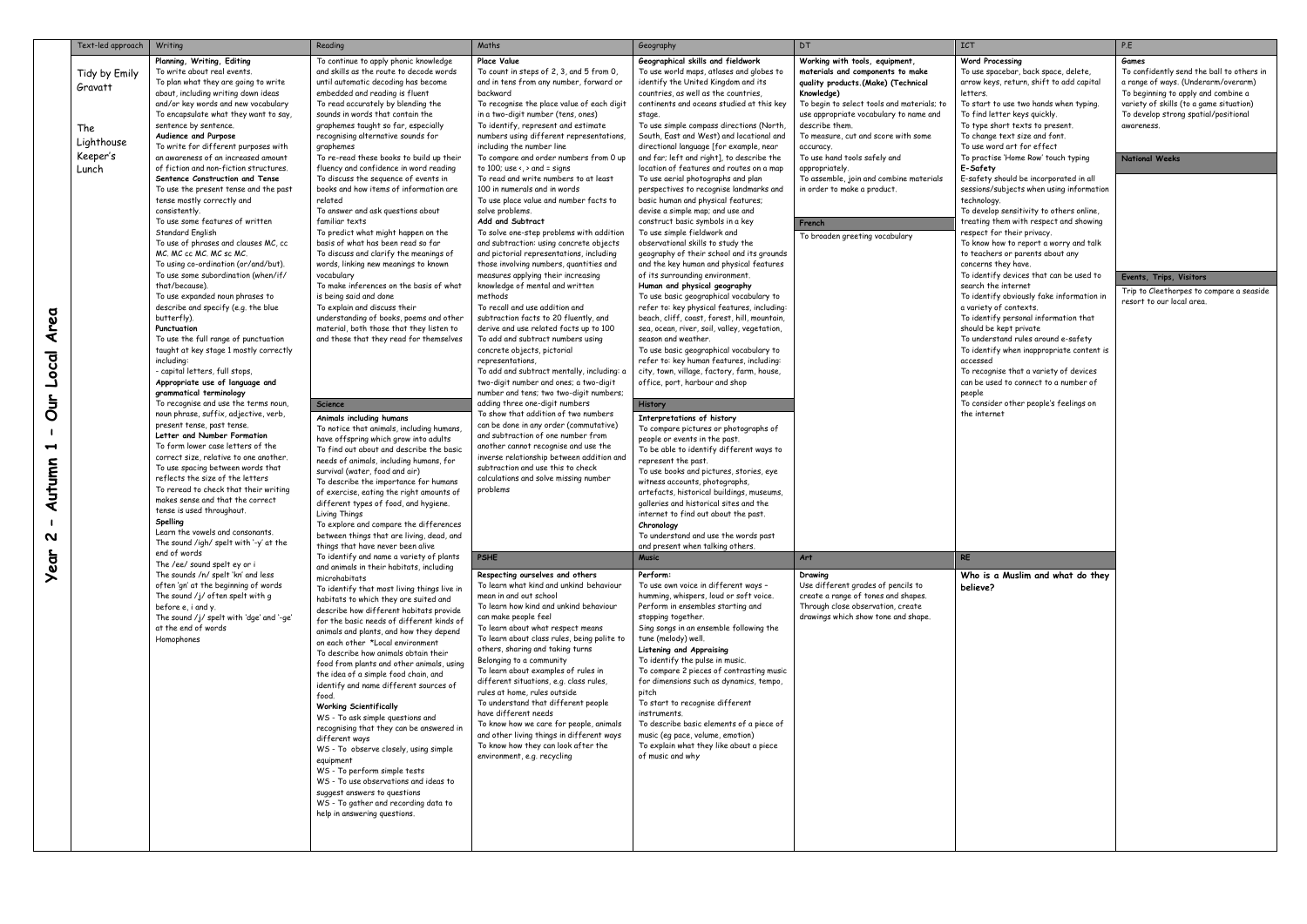| Text-led         | Writing                                                                       | Reading                                                                             | Maths                                                                 | Geography                                                         | History                                                                            | <b>ICT</b>                                                        | P.E                            |
|------------------|-------------------------------------------------------------------------------|-------------------------------------------------------------------------------------|-----------------------------------------------------------------------|-------------------------------------------------------------------|------------------------------------------------------------------------------------|-------------------------------------------------------------------|--------------------------------|
| approach         |                                                                               |                                                                                     |                                                                       |                                                                   |                                                                                    |                                                                   |                                |
|                  | Planning, Writing, Editing                                                    | Continue to apply phonic knowledge and                                              | Measurement - Money                                                   | <b>Locational Knowledge</b>                                       | Chronology                                                                         | Digital Literacy                                                  | <b>Gymnastics:</b>             |
| Mr Wolf's        | To write about real events.<br>To plan what they are going to write           | skills as the route to decode words until<br>automatic decoding has become          | Recognise and use symbols for pounds                                  | To name and locate the world's                                    | To understand and use the words past<br>and present when telling others about an   | Technology use<br>· Identify uses of technology in school         | Balance, coordination and      |
| Birthday Party   | about, including writing down ideas                                           | embedded and reading is fluent                                                      | $(E)$ and pence (p); combine amounts to                               | seven continents and five                                         | event.                                                                             | · Use a range of digital interfaces                               | agility.                       |
|                  | and/or key words and new vocabulary                                           | Read accurately by blending the sounds                                              | make a particular value                                               | oceans                                                            | Sequence 3 to 4 artefacts closer                                                   | (computers, laptops, iPads, BeeBots)                              | To explores and creates        |
| Celebrations     | To encapsulate what they want to                                              | in words that contain the graphemes                                                 | Find different combinations of coins                                  | Human and physical geography                                      | together in time                                                                   | · Recognise where technology is used                              | different pathways and         |
| Light the Lights | say, sentence by sentence.                                                    | taught so far, especially recognising                                               | that equal the same amounts of money                                  | To identify seasonal and daily                                    | To use a timeline to place important                                               | outside of school                                                 |                                |
| (comparing       | Audience and Purpose                                                          | alternative sounds for graphemes                                                    | Solve simple problems in a practical                                  | weather patterns in the United                                    | events in order.                                                                   | · Recognise how technology has                                    | patterns.                      |
| Christmas and    | To write for different purposes with                                          | Read accurately words of two or more                                                | context involving addition and                                        | Kingdom and the location of hot and                               | To describe memories of key events in                                              | developed (TVs, computers, phones)                                | To uses equipment in a variety |
| Hannukah)        | an awareness of an increased amount                                           | syllables that contain the same                                                     | subtraction of money of the same unit,                                | cold areas of the world in relation                               | their lives.                                                                       | Computer navigation                                               | of ways to create a sequence   |
|                  | of fiction and non-fiction structures.<br>Sentence Construction and Tense     | graphemes as above                                                                  | including giving change                                               | to the Equator and the North and                                  | <b>Historical enquiry</b>                                                          | · Understand the difference between                               | To link movements together to  |
| Jesus'           | To use the present tense and the                                              | Re-read these books to build up their<br>fluency and confidence in word reading     | <b>Multiplication and Division</b>                                    | South Poles                                                       | To compare pictures or photographs of<br>people or events in the past.             | saving and opening a document<br>Access their personal folders on | create a sequence              |
| Christmas Party  | past tense mostly correctly and                                               | Discuss the sequence of events in books                                             | Recall and use multiplication and division                            |                                                                   | To use a wide range of information to                                              | Shared drive                                                      |                                |
|                  | consistently.                                                                 | and how items of information are related                                            | facts for the 2, 5 and 10 multiplication                              | To use basic geographical<br>vocabulary to refer to: key physical | ask why, what, who, how, where, and find                                           |                                                                   |                                |
| This is my       | To use some features of written                                               | Become increasingly familiar with and                                               | tables, including recognising odd and                                 |                                                                   | out answers.                                                                       | <b>Information Technology:</b>                                    |                                |
| Faith: Judaism   | Standard English                                                              | retelling a wider range of stories, fairy                                           | even numbers                                                          | features, including: beach, cliff,                                | To sequence a collection of artefacts.                                             | Presentation (PowerPoint or iMovie on                             |                                |
| - Yoni's Story   | To form sentences with different                                              | stories and traditional tales                                                       | Calculate mathematical statements for                                 | coast, forest, hill, mountain, sea,                               | To use time lines.                                                                 | iPads)                                                            |                                |
|                  | forms: statement, question,                                                   | Answer and ask questions about familiar                                             | multiplication and division within the                                | ocean, river, soil, valley, vegetation,                           |                                                                                    | Create a title slide and choose a style                           |                                |
|                  | exclamation, command.                                                         | texts                                                                               | multiplication tables and write them                                  | season and weather. To use basic                                  | D.T.                                                                               | Add text                                                          |                                |
|                  | To use of phrases and clauses MC, cc<br>MC. MC cc MC. MC sc MC.               | Predict what might happen on the basis<br>of what has been read so far              | using the multiplication $(x)$ , division $(+)$                       | geographical vocabulary to refer to:                              | Working with tools, equipment,                                                     | · Present to the class/a group                                    |                                |
|                  | To using co-ordination (or/and/but).                                          | Discuss and clarify the meanings of                                                 | and equals $(=)$ signs                                                | key human features, including: city,                              | materials and components to make                                                   |                                                                   |                                |
|                  | To use some subordination (when/if/                                           | words, linking new meanings to known                                                | Show that multiplication of two numbers                               | town, village, factory, farm, house,                              | quality products.                                                                  |                                                                   |                                |
|                  | that/because).                                                                | vocabulary                                                                          | can be done in any order (commutative)                                | office, port, harbour and shop                                    | (Make)                                                                             |                                                                   |                                |
|                  | To use expanded noun phrases to                                               | Check that the text makes sense to                                                  | and division of one number by another                                 | Collect, Analyse and communicate                                  | (Technical Knowledge)                                                              |                                                                   |                                |
|                  | describe and specify (e.g. the blue                                           | them as they read and correcting                                                    | cannot                                                                | geographical data                                                 | To learn how mechanisms can be used in<br>different ways, eq. wheels, axles, fixed |                                                                   |                                |
|                  | butterfly).                                                                   | inaccurate reading                                                                  | Solve problems involving multiplication                               | Use age-appropriate geographical                                  | or moving joints.                                                                  |                                                                   |                                |
|                  | Appropriate use of language and                                               | Make inferences on the basis of what is                                             | and division, using materials, arrays,                                | vocabulary in discussion and writter                              | (Levers, sliders, wheels and axles.)                                               |                                                                   |                                |
|                  | grammatical terminology                                                       | being said and done                                                                 | repeated addition, mental methods, and                                | work                                                              |                                                                                    |                                                                   |                                |
|                  | To recognise and use the terms noun,<br>noun phrase, suffix, adjective, verb, | Explain and discuss their understanding<br>of books, poems and other material, both | multiplication and division facts,<br>including problems in contexts. |                                                                   |                                                                                    |                                                                   |                                |
|                  | adverb present tense, past tense.,                                            | those that they listen to and those that                                            |                                                                       |                                                                   |                                                                                    |                                                                   |                                |
|                  | statement, command                                                            | they read for themselves                                                            | <b>PSHE</b>                                                           |                                                                   |                                                                                    |                                                                   |                                |
|                  | Punctuation                                                                   |                                                                                     | Keeping safe                                                          |                                                                   |                                                                                    |                                                                   |                                |
|                  | CL. 12,                                                                       | Science                                                                             | To understand how rules can help to                                   |                                                                   |                                                                                    |                                                                   |                                |
|                  | To use the full range of punctuation                                          |                                                                                     | keep us safe                                                          |                                                                   |                                                                                    |                                                                   |                                |
|                  | taught at key stage 1 mostly                                                  | Plants                                                                              | To know why some things have age                                      |                                                                   |                                                                                    |                                                                   |                                |
|                  | correctly including:                                                          | To observe and describe how seeds and                                               | restrictions, e.g. TV and film, games,                                |                                                                   |                                                                                    | Art                                                               |                                |
|                  | - capital letters, full stops,<br>Letter and Number Formation                 | bulbs grow into mature plants                                                       | toys or play areas<br>To understand basic rules for keeping           |                                                                   |                                                                                    | Drawing                                                           |                                |
|                  | To form lower case letters of the                                             | To find out and describe how plants need                                            | safe online                                                           |                                                                   |                                                                                    | Use soft drawing tools eq.                                        | <b>RE</b>                      |
|                  | correct size, relative to one another.                                        | water, light and a suitable temperature                                             | To know whom to tell if they see                                      |                                                                   |                                                                                    | pastels, to create a range of                                     | Who is Jewish and what do      |
|                  | To use spacing between words that                                             | to grow and stay healthy.                                                           | something online that makes them feel                                 | <b>Music</b>                                                      | French                                                                             | effects                                                           | they believe?                  |
|                  | reflects the size of the letters                                              | WS - To ask simple questions and                                                    | unhappy, worried, or scared                                           |                                                                   |                                                                                    | Artists, Designers and                                            | 1.6 How and why do we          |
|                  | To reread to check that their writing                                         | recognising that they can be answered in                                            | Safe relationships                                                    | Controlling sounds through singing and                            | Numbers to 12                                                                      |                                                                   |                                |
|                  | makes sense and that the correct                                              | different ways<br>WS - To use observations and ideas to                             | To know about situations when someone's                               | playing (performing)                                              | To understand, respond and                                                         | Architects                                                        | celebrate special and sacred   |
|                  | tense is used throughout.                                                     | suggest answers to questions                                                        | body or feelings might be hurt and whom                               | Sing songs in an ensemble following the                           | recognise numbers 1-12                                                             | Describe the effect an artist                                     | times                          |
|                  | To continue to use the diagonal and<br>horizontal strokes that are needed to  | Materials                                                                           | to go to for help<br>To understand what it means to keep              | tune (melody) well.                                               |                                                                                    | has created in their work eq.                                     | Events / Visits /Visitors      |
|                  | join letters and to understand which                                          | To identify and compare the suitability                                             | something private, including parts of the                             | Understand the importance of warming                              |                                                                                    | movement, emotions                                                | Nativity Performance           |
|                  | letters, when adjacent to one                                                 | of a variety of everyday materials,                                                 | body that are private                                                 | up first.<br>Use own voice in different ways -                    |                                                                                    | Create art work which                                             |                                |
|                  | another, are best left unjoined.                                              | including wood, metal, plastic, glass,                                              | To identify different types of touch and                              | humming, whispers, loud or soft voice.                            |                                                                                    | replicates the effect created                                     |                                |
|                  | Spelling                                                                      | brick, rock, paper and cardboard for                                                | how they make people feel (e.g. hugs,                                 | Perform in ensembles starting and                                 |                                                                                    | by an artist.                                                     |                                |
|                  | Prefixes and suffixes                                                         | particular uses                                                                     | tickling, kisses and punches)                                         | stopping together.                                                |                                                                                    |                                                                   |                                |
|                  | Adding es to nouns and verbs ending                                           | To find out how the shapes of solid                                                 | To understand how to respond if being                                 | Make and control long and short sounds                            |                                                                                    | Use of Sketch books                                               |                                |
|                  | in y - flies, tries, babies                                                   | objects made from some materials can<br>be changed by squashing, bending,           | touched makes them feel uncomfortable                                 | using voices and instruments, playing by                          |                                                                                    | Record art work, ideas and skill                                  |                                |
|                  | Adding ed, ing, er and est to a root                                          | twisting and stretching.                                                            | or unsafe                                                             | ear and including simple improvisation.                           |                                                                                    | development in sketch books                                       |                                |
|                  | word ending in -y with a consonant<br>before it - copied, copier, happier,    | WS - To perform simple tests                                                        | To know when it is important to ask for<br>permission to touch others | Know the names of untuned percussion                              |                                                                                    |                                                                   |                                |
|                  | happiest but copying, crying, replying                                        | WS - To use observations and ideas to                                               | To know how to ask for and give/not give                              | instruments.                                                      |                                                                                    |                                                                   |                                |
|                  | Adding the endings ing, ed, er, est                                           | suggest answers to questions                                                        | permission                                                            |                                                                   |                                                                                    |                                                                   |                                |
|                  | and y to words ending in e with a                                             | WS - To gather and recording data to                                                |                                                                       |                                                                   |                                                                                    |                                                                   |                                |
|                  | consonant before it - hiking, hiked,                                          | help in answering questions.                                                        |                                                                       |                                                                   |                                                                                    |                                                                   |                                |
|                  | hiker, nice, nicer, shiny                                                     |                                                                                     |                                                                       |                                                                   |                                                                                    |                                                                   |                                |
|                  | Teach strategies to learn common                                              |                                                                                     |                                                                       |                                                                   |                                                                                    |                                                                   |                                |
|                  | exception words focusing on four or                                           |                                                                                     |                                                                       |                                                                   |                                                                                    |                                                                   |                                |
|                  | five words per week.                                                          |                                                                                     |                                                                       |                                                                   |                                                                                    |                                                                   |                                |
|                  |                                                                               |                                                                                     |                                                                       |                                                                   |                                                                                    |                                                                   |                                |
|                  |                                                                               |                                                                                     |                                                                       |                                                                   |                                                                                    |                                                                   |                                |
|                  |                                                                               |                                                                                     |                                                                       |                                                                   |                                                                                    |                                                                   |                                |
|                  |                                                                               |                                                                                     |                                                                       |                                                                   |                                                                                    |                                                                   |                                |
|                  |                                                                               |                                                                                     |                                                                       |                                                                   |                                                                                    |                                                                   |                                |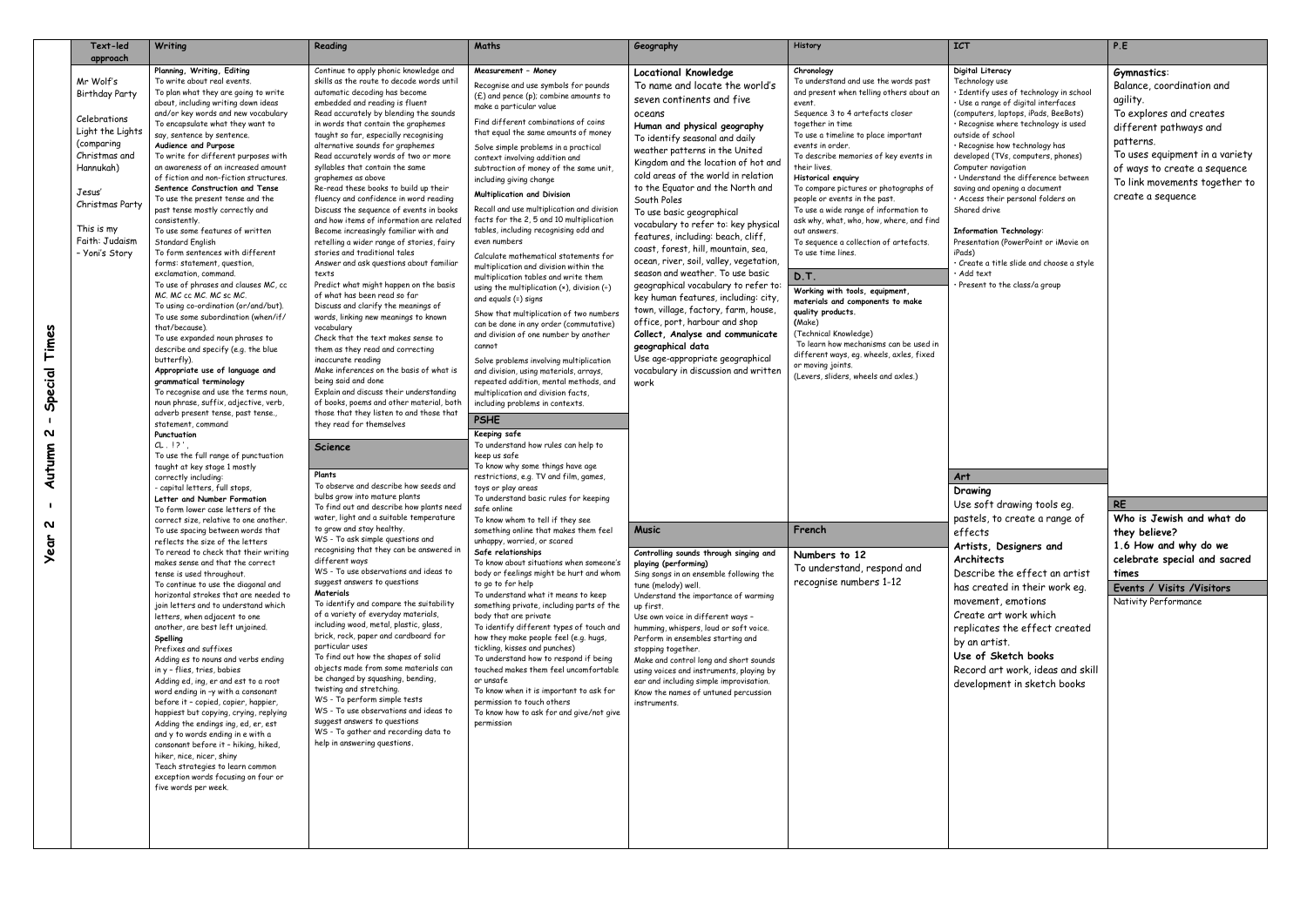| Text-led<br>approach                                                                                                                  | Writing                                                                                                                                                                                                                                                                                                                                                                                                                                                                                                                                                                                                                                                                                                                                                                                                                                                                                                                                                                                                                                                                                                                                                                                                                                 | Reading                                                                                                                                                                                                                                                                                                                                                                                                                                                                                                                                                                                                                                                                                                                                                                                                                                                                                                                                                                                                                                                                                                                                                 | Maths                                                                                                                                                                                                                                                                                                                                                                                                                                                                                                                                                                                                                                                                                                                                                                                                                                                                                                                                                                                                                                                                                                                                                                                                                                                                                                                                                                                                                                                                                                                                                                                                                                                                                                                                                                                                                                                                                                                                                                                                                                                            | Geography                                                                                                                                                                                                                                                                                                                                                                                                                                                                                                                                                                                                       | DT (structures - world landmarks)                                                                                                                                                                                                                                                                                                                                                                                                                                                                                                                                                                                                                                                                                                                                                                                                                                                                                      | <b>ICT</b>                                                                                                                                                                                                                                                                                                                                                                                                                                                                                                                                                                                                                                                                                                                                                                                                                                                                                                                                                                                                        | P.E                                                                                                                                                                                                                                                                                                                                                                                                                                                                                                                                                                                                                                                                                               |
|---------------------------------------------------------------------------------------------------------------------------------------|-----------------------------------------------------------------------------------------------------------------------------------------------------------------------------------------------------------------------------------------------------------------------------------------------------------------------------------------------------------------------------------------------------------------------------------------------------------------------------------------------------------------------------------------------------------------------------------------------------------------------------------------------------------------------------------------------------------------------------------------------------------------------------------------------------------------------------------------------------------------------------------------------------------------------------------------------------------------------------------------------------------------------------------------------------------------------------------------------------------------------------------------------------------------------------------------------------------------------------------------|---------------------------------------------------------------------------------------------------------------------------------------------------------------------------------------------------------------------------------------------------------------------------------------------------------------------------------------------------------------------------------------------------------------------------------------------------------------------------------------------------------------------------------------------------------------------------------------------------------------------------------------------------------------------------------------------------------------------------------------------------------------------------------------------------------------------------------------------------------------------------------------------------------------------------------------------------------------------------------------------------------------------------------------------------------------------------------------------------------------------------------------------------------|------------------------------------------------------------------------------------------------------------------------------------------------------------------------------------------------------------------------------------------------------------------------------------------------------------------------------------------------------------------------------------------------------------------------------------------------------------------------------------------------------------------------------------------------------------------------------------------------------------------------------------------------------------------------------------------------------------------------------------------------------------------------------------------------------------------------------------------------------------------------------------------------------------------------------------------------------------------------------------------------------------------------------------------------------------------------------------------------------------------------------------------------------------------------------------------------------------------------------------------------------------------------------------------------------------------------------------------------------------------------------------------------------------------------------------------------------------------------------------------------------------------------------------------------------------------------------------------------------------------------------------------------------------------------------------------------------------------------------------------------------------------------------------------------------------------------------------------------------------------------------------------------------------------------------------------------------------------------------------------------------------------------------------------------------------------|-----------------------------------------------------------------------------------------------------------------------------------------------------------------------------------------------------------------------------------------------------------------------------------------------------------------------------------------------------------------------------------------------------------------------------------------------------------------------------------------------------------------------------------------------------------------------------------------------------------------|------------------------------------------------------------------------------------------------------------------------------------------------------------------------------------------------------------------------------------------------------------------------------------------------------------------------------------------------------------------------------------------------------------------------------------------------------------------------------------------------------------------------------------------------------------------------------------------------------------------------------------------------------------------------------------------------------------------------------------------------------------------------------------------------------------------------------------------------------------------------------------------------------------------------|-------------------------------------------------------------------------------------------------------------------------------------------------------------------------------------------------------------------------------------------------------------------------------------------------------------------------------------------------------------------------------------------------------------------------------------------------------------------------------------------------------------------------------------------------------------------------------------------------------------------------------------------------------------------------------------------------------------------------------------------------------------------------------------------------------------------------------------------------------------------------------------------------------------------------------------------------------------------------------------------------------------------|---------------------------------------------------------------------------------------------------------------------------------------------------------------------------------------------------------------------------------------------------------------------------------------------------------------------------------------------------------------------------------------------------------------------------------------------------------------------------------------------------------------------------------------------------------------------------------------------------------------------------------------------------------------------------------------------------|
| Footprints in<br>the Snow<br>Rainbow Bird<br>Self-<br>awareness and<br>reflection<br>Commitment<br>to social<br>justice and<br>equity | Planning, Writing, Editing<br>To write narratives about personal<br>experiences and those of others<br>To write about real events.<br>To plan what they are going to write<br>about, including writing down ideas and/or<br>key words and new vocabulary<br>To make simple additions, revisions and<br>corrections to their own writing by<br>evaluating their writing with the teacher<br>and other pupils.<br>To reread to check that their writing<br>makes sense and that the correct tense is<br>used throughout.<br>Toproofread to check for errors in<br>spelling, grammar and punctuation<br>Audience and Purpose<br>Towrite for different purposes with<br>an awareness of an increased amount<br>of fiction and non-fiction structures.<br>To use new vocabulary from their<br>reading, their discussions about it and<br>from their wider experiences.<br>Sentence Construction and Tense<br>To use the present tense and the<br>past tense mostly correctly and<br>consistently.<br>To form sentences with different<br>forms: statement, question,<br>exclamation, command.<br>Use of phrases and clauses MC, cc<br>MC. MC cc MC. MC sc MC.<br>To using co-ordination (or/and/but).<br>To use some subordination (when/if/ | To read words containing common<br>suffixes<br>To read aloud books closely matched to<br>their improving phonic knowledge,<br>sounding out unfamiliar words<br>accurately, automatically and without<br>undue hesitation<br>To be introduced to non-fiction books<br>that are structured in different ways<br>To recognise simple recurring literary<br>language in stories and poetry<br>To continue to build up a repertoire of<br>poems learnt by heart, appreciating<br>these and reciting some, with<br>appropriate intonation to make the<br>meaning clear<br>To draw on what they already know or on<br>background information and vocabulary<br>provided by the teacher to develop<br>understanding<br>To answer and ask questions about<br>familiar texts<br>To predict what might happen on the<br>basis of what has been read so far<br>To discuss and clarify the meanings of<br>words, linking new meanings to known<br>vocabulary<br>To check that the text makes sense to<br>them as they read and correcting<br>inaccurate reading<br>To make inferences on the basis of what<br>is being said and done<br>To explain and discuss their | Multiplication and Division<br>To recall and use multiplication and<br>division facts for the 2, 5 and 10<br>multiplication tables, including<br>recognising odd and even numbers<br>To calculate mathematical statements<br>for multiplication and division within the<br>multiplication tables and write them<br>using the multiplication $(x)$ , division $\left(\frac{1}{x}\right)$<br>and equals $(=)$ signs<br>To show that multiplication of two<br>numbers can be done in any order<br>(commutative) and division of one number<br>by another cannot<br>To solve problems involving multiplication<br>and division, using materials, arrays,<br>repeated addition, mental methods, and<br>multiplication and division facts,<br>including problems in contexts.<br>Statistics<br>To interpret and construct simple<br>pictograms, tally charts, block diagrams<br>and simple tables<br>To ask and answer simple questions by<br>counting the number of objects in<br>To each category and sorting the<br>categories by quantity<br>To ask and answer questions about<br>totalling and compare categorical data.<br>Shape<br>To identify and describe the properties<br>of 2-D shapes, including the number of<br>sides and symmetry in a vertical line<br>To identify and describe the properties<br>of 3-D shapes, including the number of<br>edges, vertices and faces<br>To identify 2-D shapes on the surface of<br>3-D shapes, for example a circle on a<br>cylinder and a triangle on a pyramid<br>compare and sort common 2-D and 3-D<br>shapes and everyday objects.<br>PHSE<br>Media literacy and Digital resilience<br>To learn the ways in which people can<br>access the internet e.g. phones, tablets,<br>computers<br>To learn to recognise the purpose and<br>value of the internet in everyday life<br>To learn to recognise that some content<br>on the internet is factual and some is for<br>entertainment e.g. news, games, videos<br>To learn that information online might<br>not always be true<br>Informed and reflective action | <b>Location Knowledge</b><br>To name and locate the world's seven<br>continents and five oceans.<br>Human and physical geography<br>Seasonal weather changes<br>Hot and cold regions of the world<br>Collect, Analyse and communicate<br>geographical data<br>Use age-appropriate geographical<br>vocabulary in discussion and written wor<br>Our World: comparing the lives of<br>different children around the world.<br><b>Empathy</b><br>Social justice and equality<br>Identity and diversity<br>Globalisations and interdependence<br>Respect for people and human rights<br>Value diversity<br>VR Link - | Developing, planning and communicating<br>ideas.<br>(Design)<br>To generate ideas by drawing on their<br>own and other people's experiences.<br>To develop their design ideas through<br>discussion, observation, drawing and<br>modelling.<br>To identify a purpose for what they<br>intend to design and make.<br>To identify simple design criteria.<br>Working with tools, equipment,<br>materials and components to make<br>quality products.<br>(Make)<br>(Technical Knowledge)<br>To build structures, exploring how they<br>can be made stronger, stiffer and more<br>stable.<br>To measure, cut and score with some<br>accuracy.<br>To use hand tools safely and<br>appropriately.<br>Evaluating processes and products.<br>To disassemble and evaluate familiar<br>products.<br>To evaluate against their design<br>criteria.<br>To talk about their ideas, saying what<br>they like and dislike about them. | ESafety<br>To Identify devices that can be used to<br>search the internet<br>Programing and Algorithms<br>To use logical reasoning to predict the<br>behaviour of simple programs<br>To follow and predict the outcome of an<br>program<br>To write/input and test a simple<br>program/code to achieve a desired<br>outcome (ensuring it is precise, simple,<br>clear and limited)<br>To identify a bug in my programme/code<br>(where the algorithm has gone wrong/not<br>achieved the desired outcome)<br>To debug a program (fix it by changing<br>algorithm)<br>Pro-Bots<br>To give commands including straight<br>forwards/backwards/turn with<br>increasing accuracy<br>To give more complex series of<br>commands<br>To tailor commands to achieve a specific<br>outcome<br>To debug a code to achieve an outcome<br>Turtle software<br>To follow algorithms to create shapes.<br>To form an algorithm to create a shape.<br>To predict, with support, which shape an<br>algorithm will make.<br><b>RE</b> | <b>Games</b><br>To send the ball to others in a range of<br>ways. (Underarm/overarm)<br>To apply and combine a variety of skills<br>(to a game situation)<br>To develop strong spatial/positional<br>awareness.<br>To develop own games with peers.<br>To understand the importance of rules in<br>games.<br>To develop simple tactics and use them<br>appropriately.<br>To develop an understanding of<br>attacking/ defending<br>Athletics<br>To change speed and direction whilst<br>running.<br>To jump from a standing position with<br>accuracy.<br>To performs a variety of throws with<br>control and co-ordination.<br>(preparation for shot put and javelin)<br>To use equipment safely |
|                                                                                                                                       | that/because).<br>To use expanded noun phrases to<br>describe and specify (e.g. the blue<br>butterfly).<br>Punctuation<br>To use the full range of punctuation<br>taught at key stage 1 mostly<br>correctly including:<br>- capital letters, full stops, question<br>marks and exclamation marks;<br>- commas to separate lists;<br>- commas to support coordinating<br>conjunctions<br>- apostrophes to mark singular<br>possession and contractions.<br>Appropriate use of language and<br>grammatical terminology<br>Torecognise and use the terms noun,<br>nounphrase, statement, question,<br>exclamation, command, compound,<br>suffix, adjective, adverb, verb, present<br>tense, past tense, apostrophe and<br>comma.<br>Letter and Number Formation<br>To continue to use the diagonal and<br>horizontal strokes that are needed to<br>join letters and to understand which<br>letters, when adjacent to one another,<br>are best left unjoined.                                                                                                                                                                                                                                                                               | understanding of books, poems and other<br>material, both those that they listen to<br>and those that they read for themselves<br>Science<br>Living Things<br>To identify that most living things live in<br>habitats to which they are suited and<br>describe how different habitats provide<br>for the basic needs of different kinds of<br>animals and plants, and how they depend<br>on each other *Wider world<br>To describe how animals obtain their<br>food from plants and other animals, using<br>the idea of a simple food chain, and<br>identify and name different sources of<br>food. *Wider world<br><b>VR Link</b><br>Concern for the environment and<br>commitment to sustainable development                                                                                                                                                                                                                                                                                                                                                                                                                                          |                                                                                                                                                                                                                                                                                                                                                                                                                                                                                                                                                                                                                                                                                                                                                                                                                                                                                                                                                                                                                                                                                                                                                                                                                                                                                                                                                                                                                                                                                                                                                                                                                                                                                                                                                                                                                                                                                                                                                                                                                                                                  | Music<br><b>Improvise and Compose</b><br>Compose and perform melodies using 2<br>or 3 notes.<br>Use sound to create abstracts effects<br>(including using ICT)<br>Create / improvise repeated patterns<br>(ostinato) with a range of instruments.<br>Effectively choose, order combine and<br>control sounds (texture / structure).<br>Listen and appraise<br>Describe basic elements of a piece of<br>music (eg pace, volume, emotion)<br>Listen to music for dimensions such as<br>dynamics, tempo, pitch<br>Explain what they like about a piece of<br>music and why.                                        | French<br>To become more familiar with colours<br>and recognise new colours: gold silver.<br>Art<br>Drawing<br>Use different grades of pencils to<br>create a range of tones and shapes.<br>Use soft drawing tools eg. pastels,<br>chalks, charcoals to create a range of<br>effects (Feathers)<br>Use of Sketch books<br>Record art work, ideas and skill<br>development in sketch books including<br>digital art work and photos of clay work.                                                                                                                                                                                                                                                                                                                                                                                                                                                                       | History                                                                                                                                                                                                                                                                                                                                                                                                                                                                                                                                                                                                                                                                                                                                                                                                                                                                                                                                                                                                           | National weeks<br>Drugs / Red Ribbon Day (Jan)<br>Internet Safety (Feb)<br>Dentist Day<br><b>Drugs Education:</b><br>Self-awareness and reflection<br>Events / Visits / Visitors                                                                                                                                                                                                                                                                                                                                                                                                                                                                                                                  |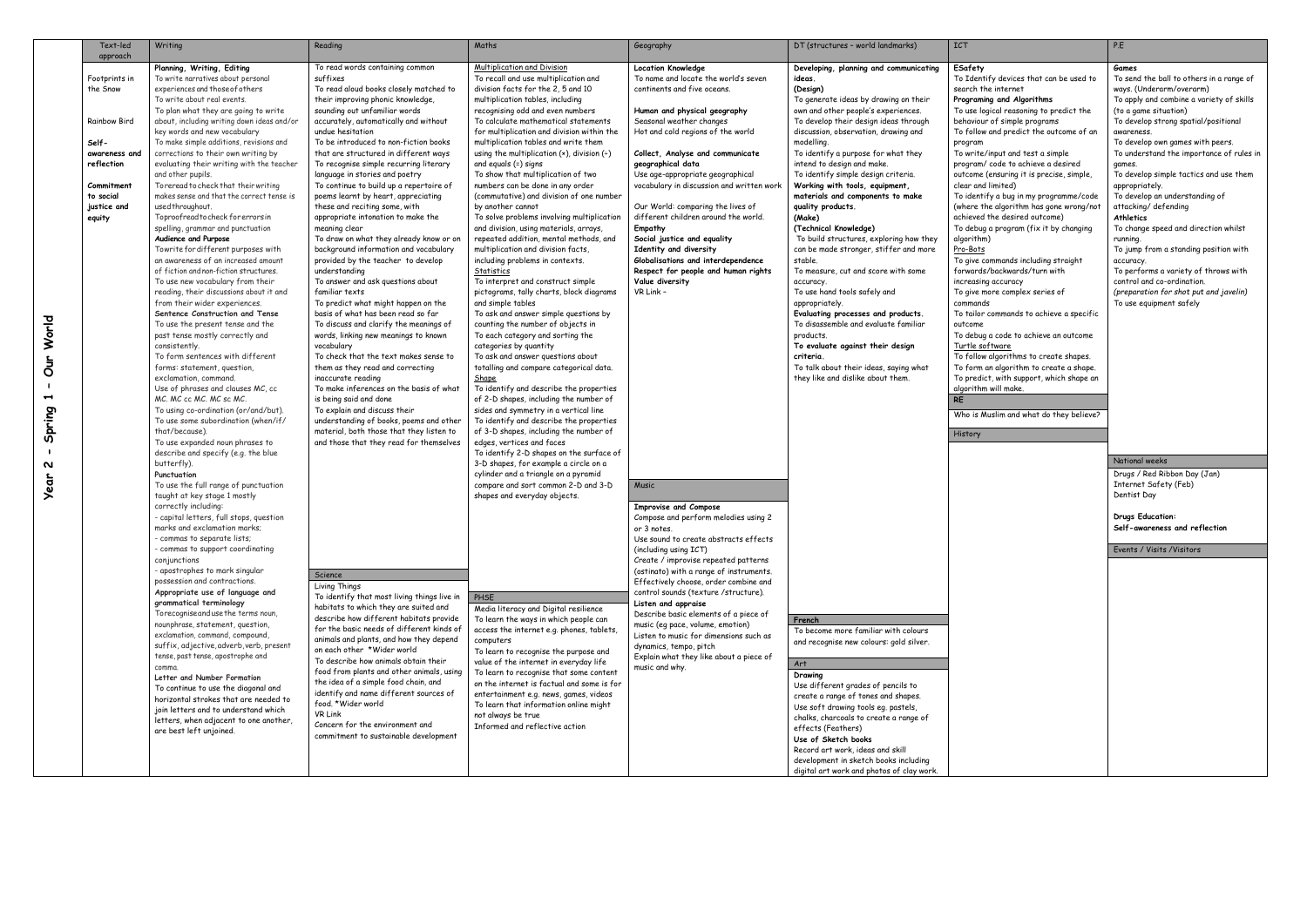|                    | Text-led approach                     | Writing                                                                        | Reading                                                                      | Maths                                                                             | Geography                                                                          | History                                                                           | <b>ICT</b>                                                      | P.E                                                                                |
|--------------------|---------------------------------------|--------------------------------------------------------------------------------|------------------------------------------------------------------------------|-----------------------------------------------------------------------------------|------------------------------------------------------------------------------------|-----------------------------------------------------------------------------------|-----------------------------------------------------------------|------------------------------------------------------------------------------------|
|                    |                                       | Planning, Writing, Editing                                                     | To read words containing common<br>suffixes                                  | Number: Fractions<br>To recognise, find, name and write                           | Locational knowledge<br>To name, locate and identify                               | Chronology<br>To understand and use the words past                                | $Cont_{}$                                                       | Dance - Fire dance<br>To copy and explores basic movements                         |
|                    | The Baker's Boy<br>and the Great fire | To write narratives about personal<br>experiences and those of others          | To read aloud books closely matched to                                       | 2<br>1 1                                                                          | characteristics of the four countries                                              | and present when telling others about an                                          | Programming: Algorithms<br>Beebots and Probots                  | with clear control.                                                                |
|                    | of London                             | To write about real events.                                                    | their improving phonic knowledge,                                            | fractions 3, 4, 4 and 4 of a length,                                              | and capital cities of the United Kingdom                                           | event.                                                                            | . Use logical reasoning to predict the                          | To vary levels and speed in sequence                                               |
|                    | Empathy                               | To plan what they are going to write                                           | sounding out unfamiliar words                                                | shape, set of objects or quantity                                                 | and its surrounding seas                                                           | To use a timeline to place important                                              | behaviour of simple programs                                    | To vary the size of their body shapes                                              |
|                    | Social justice and<br>equality        | about, including writing down ideas and/or<br>key words and new vocabulary     | accurately, automatically and without<br>undue hesitation                    | To write simple fractions, for                                                    | Geographical skills and fieldwork<br>To use world maps, atlases and globes to      | events in order.<br>Range and depth of historical                                 | • Follow and predict the outcome of an                          | To add change of direction to a sequence<br>To use space well and negotiates space |
|                    |                                       | To make simple additions, revisions and                                        | To be introduced to non-fiction books                                        |                                                                                   | identify the United Kingdom and its                                                | knowledge                                                                         | program<br>• Write/input and test a simple                      | clearly.                                                                           |
|                    |                                       | corrections to their own writing by                                            | that are structured in different ways                                        | example $2$ of 6 = 3 and recognise the                                            | countries, as well as the countries.                                               | To recall some facts about                                                        | program/code to achieve a desired                               | To describe a short dance using                                                    |
|                    |                                       | evaluating their writing with the teacher                                      | To recognise simple recurring literary                                       |                                                                                   | continents and oceans studied at this                                              | people/events before living memory.                                               | outcome (ensuring it is precise, simple,                        | appropriate vocabulary.                                                            |
|                    |                                       | and other pupils.<br>To reread to check that their writing                     | language in stories and poetry<br>To continue to build up a repertoire of    | equivalence of $4$ and $2$                                                        | key stage.<br>To use simple compass directions (North                              | To describe similarities and differences<br>in artefacts.                         | clear and limited)<br>· Identify a bug in my programme/code     | To responds imaginatively to stimuli.<br><b>Games - Matball</b>                    |
|                    |                                       | makes sense and that the correct tense is                                      | poems learnt by heart, appreciating                                          | Measurement : length & height                                                     | South, East and West) and locational and                                           | To use drama techniques to understand                                             | (where the algorithm has gone wrong/not                         | Confident to send the ball to others in a                                          |
|                    |                                       | used throughout.                                                               | these and reciting some, with                                                | To choose and use appropriate                                                     | directional language [for example, near                                            | why people did things in the past.                                                | achieved the desired outcome)                                   | range of ways. (Underarm/overarm)                                                  |
|                    |                                       | Toproofread to check for errors in                                             | appropriate intonation to make the                                           | standard units to estimate and                                                    | and far; left and right], to describe the                                          | And to develop empathy and                                                        | . Debug a program (fix it by changing                           | Beginning to apply and combine a variety                                           |
|                    |                                       | spelling, grammar and punctuation<br>Audience and Purpose                      | meaning clear<br>To draw on what they already know or on                     | measure length/height in any                                                      | location of features and routes on a map<br>To use aerial photographs and plan     | understanding (hot seating, speaking and<br>listening)                            | algorithm)<br>Turtle software                                   | of skills (to a game situation)<br>Develop strong spatial/positional               |
|                    |                                       | Towrite for different purposes with                                            | background information and vocabulary                                        | direction ( $m/cm$ ); mass ( $kg/q$ );<br>temperature $(^{\circ}C)$ ; capacity    | perspectives to recognise landmarks and                                            | Interpretations of history                                                        | . Follow algorithms to create shapes.                           | awareness.                                                                         |
|                    |                                       | an awareness of an increased amount                                            | provided by the teacher to develop                                           | (litres/ml) to the nearest                                                        | basic human and physical features;                                                 | To be able to identify different ways to                                          | . Form an algorithm to create a shape.                          | Beginning to develop own games with                                                |
|                    |                                       | of fiction and non-fiction structures.<br>To use new vocabulary from their     | understanding<br>To answer and ask questions about                           | appropriate unit, using rulers,                                                   | devise a simple map; and use and<br>construct basic symbols in a key               | represent the past.<br>To use books and pictures, stories, eye                    | • Predict, with support, which shape an<br>algorithm will make. | peers.<br>Understand the importance of rules in                                    |
|                    |                                       | reading, their discussions about it and                                        | familiar texts                                                               | scales, thermometers and measuring<br>vessels                                     | Human and physical geography                                                       | witness accounts, photographs,                                                    | Scratch tutorials to follow:                                    | games.                                                                             |
|                    |                                       | from their wider experiences.                                                  | To predict what might happen on the                                          |                                                                                   | To use basic geographical vocabulary to                                            | artefacts, historical buildings, museums,                                         | Getting started                                                 | Develop simple tactics and use them                                                |
| London             |                                       | Sentence Construction and Tense                                                | basis of what has been read so far<br>To discuss and clarify the meanings of | To compare and order lengths, mass<br>volume/capacity and record the              | refer to: key human and physical                                                   | galleries and historical sites and the<br>internet to find out about the past.    | Add a Sprite                                                    | appropriately.                                                                     |
| $\frac{1}{\sigma}$ |                                       | To use the present tense and the<br>past tense mostly correctly and            | words, linking new meanings to known                                         | results using $\lambda$ , $\lambda$ and =                                         | features, Collect, Analyse and<br>communicate geographical data                    | Historical enguiry                                                                | Add a Background<br>Change Size                                 | Beginning to develop an understanding of<br>attacking/defending                    |
|                    |                                       | consistently.                                                                  | vocabulary                                                                   | Consolidation                                                                     | Beyond the school grounds / immediate                                              | To Identify different ways in which the                                           | Animate a Name                                                  | Self-awareness and reflection                                                      |
| Fire               |                                       | To form sentences with different                                               | To check that the text makes sense to                                        |                                                                                   | locality observe and collect data to                                               | past is represented.                                                              | <b>RE</b>                                                       | Co-operation and conflict resolution                                               |
|                    |                                       | forms: statement, question,<br>exclamation, command.                           | them as they read and correcting<br>inaccurate reading                       |                                                                                   | answer a specific question.<br>Analyse data and draw simple                        | To Use a wide range of information to<br>ask why, what, who, how, where, and find | Who is Muslim and what do they believe?                         |                                                                                    |
|                    |                                       | Use of phrases and clauses MC, cc                                              | To make inferences on the basis of what                                      |                                                                                   | conclusions.                                                                       | out answers.                                                                      | Value diversity<br><b>DT</b>                                    |                                                                                    |
| Great              |                                       | MC. MC cc MC. MC sc MC.                                                        | is being said and done                                                       |                                                                                   | Communicate findings through labelled                                              | To use time lines.                                                                |                                                                 |                                                                                    |
|                    |                                       | To using co-ordination (or/and/but).<br>To use some subordination (when/if/    | To explain and discuss their<br>understanding of books, poems and other      |                                                                                   | diagrams, maps, annotated photographs,<br>tally charts, pictograms, bar charts and | Organisation and communication<br>To use timelines to order events or             |                                                                 | National weeks                                                                     |
|                    |                                       | that/because).                                                                 | material, both those that they listen to                                     |                                                                                   | written work.                                                                      | objects or place significant people.                                              |                                                                 |                                                                                    |
| - 1                |                                       | To use expanded noun phrases to                                                | and those that they read for themselves                                      |                                                                                   | Use age-appropriate geographical                                                   | To communicate ideas about people,                                                |                                                                 |                                                                                    |
| N                  |                                       | describe and specify (e.g. the blue<br>butterfly).                             |                                                                              |                                                                                   | vocabulary in discussion and written work<br>Globalisations and interdependence    | objects or events from the past in<br>speaking, writing, drawing, role-play,      |                                                                 |                                                                                    |
|                    |                                       | Punctuation                                                                    |                                                                              |                                                                                   | Concern for the environment and                                                    | storytelling and using ICT.                                                       |                                                                 |                                                                                    |
| Spring             |                                       | To use the full range of punctuation                                           |                                                                              |                                                                                   | commitment to sustainable development                                              | <b>ICT</b>                                                                        |                                                                 |                                                                                    |
|                    |                                       | taught at key stage 1 mostly<br>correctly including:                           |                                                                              |                                                                                   | <b>Music</b>                                                                       | To use of television, recorders, ICT<br>programs, camera, tablets, VR headsets    |                                                                 |                                                                                    |
|                    |                                       | - capital letters, full stops, question                                        |                                                                              |                                                                                   | Singing and Playing                                                                | to explore historical themes.                                                     |                                                                 |                                                                                    |
|                    |                                       | marks and exclamation marks;                                                   |                                                                              |                                                                                   | Sing songs in an ensemble following the                                            | To use of interactive whiteboard for                                              |                                                                 | Events / Visits / Visitors                                                         |
| N                  |                                       | commas to separate lists;<br>commas to support coordinating                    |                                                                              |                                                                                   | tune (melody) well.<br>Understand the importance of warming                        | teacher to model finding out information<br>and display pictures.                 |                                                                 | Fire of London performance and sell                                                |
|                    |                                       | conjunctions                                                                   | Science                                                                      |                                                                                   | up first.                                                                          | To present their work and appreciate                                              |                                                                 | daffodil pots<br>Theatre Company for Great Fire of                                 |
| <b>Year</b>        |                                       | - apostrophes to mark singular                                                 | Materials<br>To identify and compare the suitability                         | <b>PHSE</b>                                                                       | Use own voice in different ways -                                                  | the value of ICT to enhance and refine                                            |                                                                 | London                                                                             |
|                    |                                       | possession and contractions.<br>Appropriate use of language and                | of a variety of everyday materials,                                          | Living in the wider world                                                         | humming, whispers, loud or soft voice.<br>Perform in ensembles starting and        | its quality.<br>Power and governance                                              |                                                                 | Edlington Fire Station trip                                                        |
|                    |                                       | grammatical terminology                                                        | including wood, metal, plastic, glass,                                       | Money and Work                                                                    | stopping together.                                                                 | Human rights                                                                      |                                                                 | Taste testing and designing Pizza<br>Designing, baking and tasting Pizza           |
|                    |                                       | Torecognise and use the terms noun,                                            | brick, rock, paper and cardboard for<br>particular uses                      | What money is; needs and wants; looking<br>after money · To what money is and its | Make and control long and short sounds                                             | Commitment to social justice and                                                  |                                                                 | Planting potatoes & maintaining year2                                              |
|                    |                                       | nounphrase, statement, question,<br>exclamation, command, compound,            | To find out how the shapes of solid                                          | different forms (coins, notes, and ways                                           | using voices and instruments, playing by<br>ear and including simple improvisation | equity<br>French                                                                  |                                                                 | garden                                                                             |
|                    |                                       | suffix, adjective, adverb, verb, present                                       | objects made from some materials can                                         | of paying for things e.g. debit cards,                                            |                                                                                    | To become more familiar with colours                                              |                                                                 |                                                                                    |
|                    |                                       | tense, past tense, apostrophe and                                              | be changed by squashing, bending,<br>twisting and stretching.                | electronic payments)<br>To know how money can be received · To                    | <b>Improvise and Compose</b>                                                       | and recognise new colours: gold silver.                                           |                                                                 |                                                                                    |
|                    |                                       | comma.<br>Letter and Number Formation                                          | WS - To perform simple tests                                                 | recognise the difference between needs                                            | Compose and perform rhythms /                                                      | <b>Communications</b>                                                             |                                                                 |                                                                                    |
|                    |                                       | To continue to use the diagonal and                                            | WS - To use observations and ideas to                                        | and wants and how people make choices                                             | melodies using 2 or 3 notes.<br>Create / improvise repeated patterns               | Art                                                                               |                                                                 |                                                                                    |
|                    |                                       | horizontal strokes that are needed to                                          | suggest answers to questions<br>WS - To gather and recording data to         | about spending money · To know that<br>money can be kept and looked after         | (ostinato) with a range of instruments.                                            | Painting -Water Colours /powder paints<br>To mix paint to create secondary colour |                                                                 |                                                                                    |
|                    |                                       | join letters and to understand which<br>letters, when adjacent to one another, | help in answering questions.                                                 | money cash cashless debt value                                                    | Listen and appraise                                                                | (orange)                                                                          |                                                                 |                                                                                    |
|                    |                                       | are best left unjoined.                                                        |                                                                              | spending choice need want                                                         | Identify tempo and dynamics through<br>singing songs and clapping rhythms.         | Create fire effect by bending red and                                             |                                                                 |                                                                                    |
|                    |                                       | Pizza instruction                                                              |                                                                              |                                                                                   | Describe tempo and dynamics when                                                   | yellow to create orange                                                           |                                                                 |                                                                                    |
|                    |                                       | Diary<br>Letter to King Charles                                                |                                                                              |                                                                                   | listening tof 'The Hall of the Mountain                                            |                                                                                   |                                                                 |                                                                                    |
|                    |                                       |                                                                                |                                                                              |                                                                                   | Kina'<br>Explain what they like about a piece of                                   |                                                                                   |                                                                 |                                                                                    |
|                    |                                       |                                                                                |                                                                              |                                                                                   | music and why.                                                                     |                                                                                   |                                                                 |                                                                                    |
|                    |                                       |                                                                                |                                                                              |                                                                                   |                                                                                    |                                                                                   |                                                                 |                                                                                    |
|                    |                                       |                                                                                |                                                                              |                                                                                   |                                                                                    |                                                                                   |                                                                 |                                                                                    |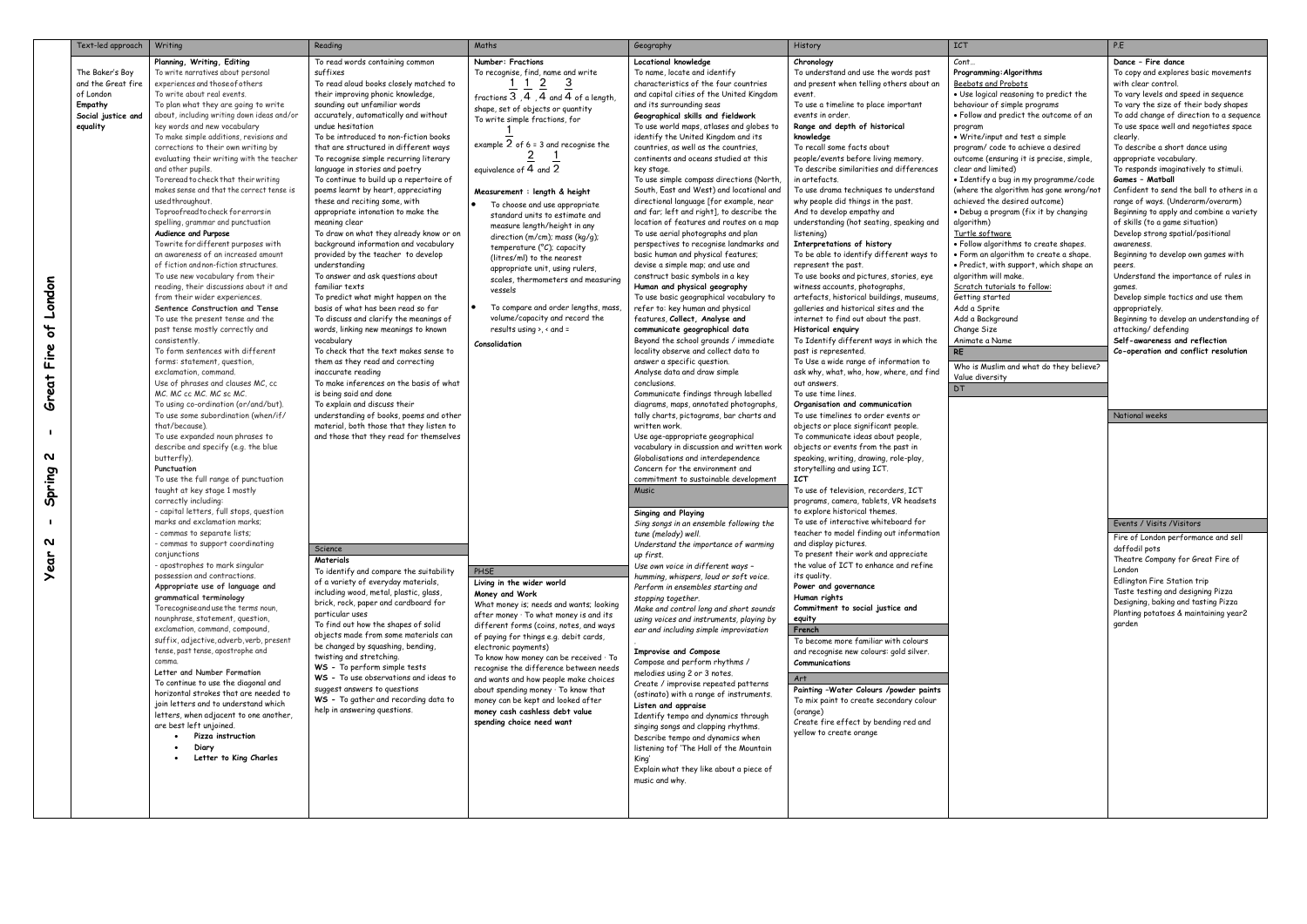| Text-led<br>approach | Writing                                                                          | Reading                                  | Maths                                           | Geography                                 | History                                                                       | Art                                      | P.E       |
|----------------------|----------------------------------------------------------------------------------|------------------------------------------|-------------------------------------------------|-------------------------------------------|-------------------------------------------------------------------------------|------------------------------------------|-----------|
|                      | Planning, Writing, Editing                                                       | To read words containing common          | Measurement : length & height                   | Location knowledge                        | Chronology - linked to PHSE 'Growing                                          | Painting                                 | At        |
| The Giraffe          | To write narratives about personal                                               | suffixes                                 | To choose and use appropriate standard          | To name and locate the world's seven      | and Changing'                                                                 | Develop skills and techniques in using   | To        |
| The Pelly and        | experiences and those of others (real and                                        | To read aloud books closely matched to   | units to estimate and measure                   | continents and five oceans.               | To recount changes in their own life over                                     | powder paint to create different         | ru        |
| Me                   | fictional).                                                                      | their improving phonic knowledge,        | length/height in any direction (m/cm);          | Humans and Physical Geography             | time.                                                                         | effects eq. use wet/dry brushes.         | To        |
|                      | To write about real events.                                                      | sounding out unfamiliar words            | mass ( $kg/q$ ); temperature ( $°C$ ); capacity | To identify seasonal and daily weather    | To match objects to people of different                                       | sponges, different thickness of paint,   | ac        |
| Self-                | To plan what they are going to write                                             | accurately, automatically and without    | (litres/ml) to the nearest appropriate          | patterns in the United Kingdom and the    | ages.                                                                         | splashing, dotting, scraping etc         | To        |
| awareness and        | about, including writing down ideas and/or                                       | undue hesitation                         | unit, using rulers, scales, thermometers        | location of hot and cold areas of the     | To describe memories of key events in                                         | Artists, Designers and Architects        | COI       |
| reflection           | key words and new vocabulary                                                     | To be introduced to non-fiction books    | and measuring vessels                           | world in relation to the Equator and the  | their lives.                                                                  | Describe the effect an artist has        | (pr       |
|                      | To make simple additions, revisions and                                          | that are structured in different ways    |                                                 | North and South Poles                     |                                                                               | created in their work eg. movement,      | To        |
|                      |                                                                                  | To recognise simple recurring literary   | To compare and order lengths, mass,             |                                           | Science                                                                       |                                          |           |
| Commitment to        | corrections to their own writing by<br>evaluating their writing with the teacher | language in stories and poetry           | volume/capacity and record the results          | Revisit if time                           | Animals including humans                                                      | emotions                                 | M         |
| social justice       |                                                                                  |                                          | using $\lambda$ , $\alpha$ and $\alpha$         |                                           | To notice that animals, including humans,                                     | Create art work which replicates the     | Co        |
| and equity           | and other pupils.                                                                | To continue to build up a repertoire of  | Geometry: Position and direction                | Geographical skills and fieldwork         | have offspring which grow into adults                                         | effect created by an artist.             | rar       |
|                      | To reread to check that their writing                                            | poems learnt by heart, appreciating      |                                                 | To use simple compass directions (North,  | To find out about and describe the basic                                      | Use of Sketch books                      | De        |
|                      | makes sense and that the correct tense is                                        | these and reciting some, with            | To order and arrange combinations of            | South, East and West) and locational and  | needs of animals, including humans, for                                       | Record art work, ideas and skill         | aw        |
|                      | used throughout.                                                                 | appropriate intonation to make the       | mathematical objects in patterns and            | directional language [for example, near   | survival (water, food and air)                                                | development in sketch books              | Be        |
|                      | Toproofread to check for errors in                                               | meaning clear                            | sequences                                       | and far; left and right], to describe the | To describe the importance for humans                                         |                                          | at1       |
|                      | spelling, grammar and punctuation (e.g.                                          | To draw on what they already know or on  | To use mathematical vocabulary to               | location of features and routes on a map  | of exercise, eating the right amounts of                                      |                                          | Co        |
|                      | to check that the ends of sentences                                              | background information and vocabulary    | describe position, direction and                | To use aerial photographs and plan        | different types of food, and hygiene.                                         |                                          | Se        |
|                      | are punctuated correctly)                                                        | provided by the teacher to develop       | movement, including movement in a               | perspectives to recognise landmarks and   |                                                                               |                                          |           |
|                      | Audience and Purpose                                                             | understanding                            | straight line and distinguishing between        | basic human and physical features;        | <b>Living Things</b><br>To explore and compare the differences                |                                          |           |
|                      | Towrite for different purposes with                                              | To answer and ask questions about        | rotation as a turn and in terms of right        | devise a simple map; and use and          | between things that are living, dead, and                                     |                                          |           |
|                      | an awareness of an increased amount                                              | familiar texts                           | angles for quarter, half and three-             | construct basic symbols in a key          |                                                                               |                                          |           |
|                      | of fiction and non-fiction structures.                                           | To predict what might happen on the      | quarter turns (clockwise and                    |                                           | things that have never been alive<br>To identify and name a variety of plants |                                          |           |
|                      | To use new vocabulary from their                                                 | basis of what has been read so far       |                                                 |                                           |                                                                               |                                          |           |
|                      | reading, their discussions about it                                              | To discuss and clarify the meanings of   | anticlockwise).                                 | Music Peter and the Wolf                  | and animals in their habitats, including                                      |                                          |           |
|                      | (one- to-one and as a whole class) and                                           | words, linking new meanings to known     | <b>Consolidation</b>                            |                                           | microhabitats                                                                 |                                          |           |
|                      | from their wider experiences.                                                    | vocabulary                               |                                                 | Listen and appraise                       | To identify that most living things live in                                   |                                          |           |
|                      | Sentence Construction and Tense                                                  | To check that the text makes sense to    | PHSE                                            | Describe basic elements of a piece of     | habitats to which they are suited and                                         |                                          |           |
|                      | To use the present tense and the                                                 | them as they read and correcting         | Health and wellbeing                            | music (eq pace, volume, emotion)          | describe how different habitats provide                                       |                                          |           |
|                      | past tense mostly correctly and                                                  | inaccurate reading                       | Physical health and Mental wellbeing            | Listen to music for dimensions such as    | for the basic needs of different kinds of                                     | RE                                       |           |
|                      | consistently.                                                                    | To make inferences on the basis of what  | Why sleep is important; medicines and           | dynamics, tempo, pitch                    | animals and plants, and how they depend                                       |                                          |           |
|                      | To form sentences with different                                                 | is being said and done                   | keeping healthy; keeping teeth healthy;         | Explain what they like about a piece of   | on each other *Local environment                                              | 1.4 What can we learn from sacred        |           |
|                      | forms: statement, question,                                                      | To explain and discuss their             | managing feelings and asking for help.          | music and why.                            | To describe how animals obtain their                                          | texts?                                   |           |
|                      | exclamation, command,                                                            | understanding of books, poems and other  |                                                 | <b>Improvise and Compose</b>              | food from plants and other animals, using                                     | Social justice and equality              | No        |
|                      | Use of phrases and clauses MC, cc                                                | material, both those that they listen to | To know about routines and habits for           | Create / improvise repeated patterns      | the idea of a simple food chain, and                                          | Identity and diversity                   |           |
|                      | MC. MC cc MC. MC sc MC.                                                          | and those that they read for themselves  | maintaining good physical and mental            | (ostinato) with a range of instruments.   | identify and name different sources of                                        | Globalisations and interdependence       |           |
|                      | To using co-ordination (or/and/but).                                             |                                          |                                                 | Effectively choose, order combine and     | food.                                                                         |                                          |           |
|                      | To use some subordination (when/if/                                              |                                          | health (sleep, exercise, hygiene,               | control sounds (texture /structure).      | Living Things                                                                 | DТ                                       |           |
|                      | that/because).                                                                   | <b>ICT</b>                               | vaccinations and immunisations)                 | Create rhythms using word phrases eg      | To identify that most living things live in                                   | Developing, planning and communicating   |           |
|                      | To use expanded noun phrases to                                                  |                                          | To know that there are a range of               | Wolf is sneaky, Peter is wise, brown duck | habitats to which they are suited and                                         | ideas.                                   |           |
|                      | describe and specify (e.g. the blue                                              | Programming: Algorithms                  | (happiness, sadness, excitement,                | gliding, nasty, brown cat.                | describe how different habitats provide                                       | (Design)                                 |           |
|                      | butterfly).                                                                      | To use logical reasoning to predict the  | nervousness, change, loss and                   | Perform rhythms (using same word          | for the basic needs of different kinds of                                     | To generate ideas by drawing on their    |           |
|                      | Punctuation                                                                      | behaviour of simple programs             | bereavement)                                    | phrases) for others to copy on untuned    | animals and plants, and how they depend                                       | own and other people's experiences.      |           |
|                      | To use the full range of punctuation                                             | To follow and predict the outcome of an  | To know when and how to ask for help,           | percussion (eg claves)                    | on each other *Wider world                                                    | To develop their design ideas through    |           |
|                      | taught at key stage 1 mostly                                                     | program                                  | and how to help others, with their              | Read and respond to chanted rhythm        | To describe how animals obtain their                                          | discussion, observation, drawing and     | Ev        |
|                      | correctly including:                                                             | To write/input and test a simple         | feelings                                        | patterns (see below)                      | food from plants and other animals, using                                     | modelling.                               | <b>St</b> |
|                      |                                                                                  | program/ code to achieve a desired       |                                                 | Record own rhythms representing           | the idea of a simple food chain, and                                          | To identify a purpose for what they      | W         |
|                      | - capital letters, full stops, question<br>marks and exclamation marks;          | outcome (ensuring it is precise, simple, | Empathy                                         | syllables with stick notation including   | identify and name different sources of                                        | intend to design and make.               | Sp        |
|                      |                                                                                  | clear and limited)                       | Respect for people and human rights             | crotchets, quavers, and crotchet rests.   | food. *Wider world                                                            | To identify simple design criteria.      |           |
|                      | - commas to separate lists;                                                      | To identify a bug in my programme/code   | Value diversity                                 |                                           | <b>Working Scientifically</b>                                                 | To make simple drawings and label parts. |           |
|                      | - commas to support coordinating                                                 | (where the algorithm has gone wrong/not  |                                                 |                                           | WS - To ask simple questions and                                              | Use ICT where appropriate.               |           |
|                      | conjunctions                                                                     | achieved the desired outcome)            |                                                 |                                           | recognising that they can be answered in                                      |                                          |           |
|                      | - apostrophes to mark singular                                                   | To debug a program (fix it by changing   |                                                 |                                           | different ways                                                                |                                          |           |
|                      | possession and contractions.                                                     | algorithm)                               |                                                 |                                           | WS - To observe closely, using simple                                         |                                          |           |
|                      | Appropriate use of language and                                                  | Turtle software                          |                                                 |                                           | equipment                                                                     |                                          |           |
|                      | grammatical terminology                                                          | To follow algorithms to create shapes.   |                                                 |                                           | WS - To perform simple tests                                                  |                                          |           |
|                      | Torecognise and use the terms noun,                                              | To form an algorithm to create a shape.  |                                                 |                                           | WS - To use observations and ideas to                                         |                                          |           |
|                      | nounphrase, statement, question,                                                 | To predict, with support, which shape an |                                                 | French                                    | suggest answers to questions                                                  |                                          |           |
|                      | exclamation, command, compound,                                                  | algorithm will make.                     |                                                 |                                           | WS - To gather and recording data to                                          |                                          |           |
|                      | suffix, adjective, adverb, verb, present                                         | <b>Information Technology</b>            |                                                 | Numbers to 12                             | help in answering questions.                                                  |                                          |           |
|                      | tense, past tense, apostrophe and                                                | <b>Branching Databases</b>               |                                                 | To understand, respond and recognise      |                                                                               |                                          |           |
|                      | comma.                                                                           | To edit content in a range of            |                                                 | numbers 1-12                              |                                                                               |                                          |           |
|                      | Letter and Number Formation                                                      | programmes/apps e.g. format text,        |                                                 |                                           |                                                                               |                                          |           |
|                      | To continue to use the diagonal and                                              | insert images, add transitions in        |                                                 |                                           |                                                                               |                                          |           |
|                      | horizontal strokes that are needed to                                            | presentation software, edit photographs, |                                                 |                                           |                                                                               |                                          |           |
|                      | join letters and to understand which                                             | use different tools in paint packages,   |                                                 |                                           |                                                                               |                                          |           |
|                      | letters, when adjacent to one another,                                           | send and open emails etc.                |                                                 |                                           |                                                                               |                                          |           |
|                      | are best left unjoined.                                                          | To make changes to digital content for   |                                                 |                                           |                                                                               |                                          |           |
|                      |                                                                                  | an audience and purpose taking into      |                                                 |                                           |                                                                               |                                          |           |
|                      |                                                                                  |                                          |                                                 |                                           |                                                                               |                                          |           |
|                      |                                                                                  | account principles of good design        |                                                 |                                           |                                                                               |                                          |           |
|                      |                                                                                  |                                          |                                                 |                                           |                                                                               |                                          |           |

| Art                                                                                                                                                                                                                                                                                                                                                                                                                                                                                                     | P.E                                                                                                                                                                                                                                                                                                                                                                                                                                                                                                                                                                                     |
|---------------------------------------------------------------------------------------------------------------------------------------------------------------------------------------------------------------------------------------------------------------------------------------------------------------------------------------------------------------------------------------------------------------------------------------------------------------------------------------------------------|-----------------------------------------------------------------------------------------------------------------------------------------------------------------------------------------------------------------------------------------------------------------------------------------------------------------------------------------------------------------------------------------------------------------------------------------------------------------------------------------------------------------------------------------------------------------------------------------|
| Painting<br>Develop skills and techniques in using<br>powder paint to create different<br>effects eg. use wet/dry brushes,<br>sponges, different thickness of paint,<br>splashing, dotting, scraping etc<br>Artists, Designers and Architects<br>Describe the effect an artist has<br>created in their work eg. movement,<br>emotions<br>Create art work which replicates the<br>effect created by an artist.<br>Use of Sketch books<br>Record art work, ideas and skill<br>development in sketch books | Athletics<br>To change speed and direction whilst<br>running.<br>To jump from a standing position with<br>accuracy.<br>To performs a variety of throws with<br>control and co-ordination.<br>(preparation for shot put and javelin)<br>To use equipment safely<br>Multi-skills - Striking and fielding<br>Confident to send the ball to others in a<br>range of ways. (Underarm/overarm)<br>Develop strong spatial/positional<br>awareness.<br>Beginning to develop an understanding of<br>attacking/defending<br>Co-operation and conflict resolution<br>Self-awareness and reflection |
| RE<br>1.4 What can we learn from sacred<br>texts?<br>Social justice and equality<br>Identity and diversity<br>Globalisations and interdependence                                                                                                                                                                                                                                                                                                                                                        | National weeks                                                                                                                                                                                                                                                                                                                                                                                                                                                                                                                                                                          |
| DТ<br>Developing, planning and communicating<br>ideas.<br>(Design)<br>To generate ideas by drawing on their<br>own and other people's experiences.<br>To develop their design ideas through<br>discussion, observation, drawing and<br>modelling.<br>To identify a purpose for what they<br>intend to design and make.<br>To identify simple design criteria.<br>To make simple drawings and label parts.<br>Use ICT where appropriate.                                                                 | Events / Visits / Visitors<br>Stance Wedd Art Award<br>Woodlouse investigation<br>Sports Day                                                                                                                                                                                                                                                                                                                                                                                                                                                                                            |